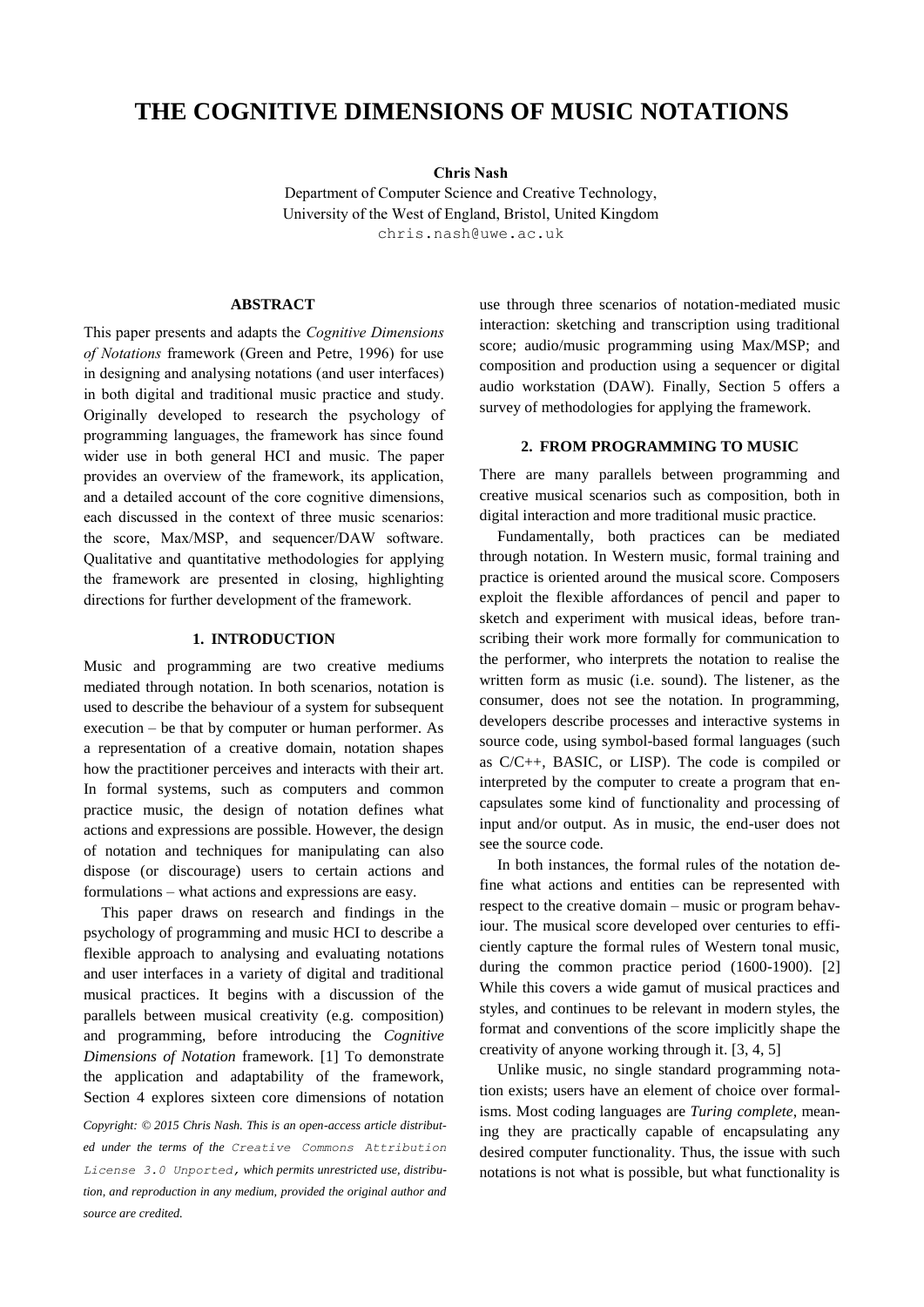easy or quick to code, given the formal rules of the notation. [\[1\]](#page-12-0) Different languages (and dialects) offer distinctions in syntax and semantics to facilitate different users and uses. For example: *BASIC* is designed using simple English keywords to be easily comprehended by beginners (at the expense of structure); *Assembler* more directly exposes low-level workings of hardware (at the expense of human-readability); and *object-oriented languages*, like *Java* and *C++*, are designed around creating modular systems and abstract data models that map onto user ontologies to enable notation of both lowand high-level concepts. As music notation similarly seeks to support beginners, instrument affordances, and flexible levels of abstract representation, it is instructive to analyse usability factors in notations for programming.

Beyond the format of notation, editing tools also impact the usability of a notation, and although text-based notations can be separated from code editors, other programming paradigms are more integrated with the user experience of the development environment. For example, *visual programming languages (VPLs)*, such as Max/MSP, are manipulated through a graphical user interface, the usability of which impacts how users perceive the language and its capabilities. Other coders develop using an *integrated development environment (IDE)*, offering unified platform for writing, building, running and debugging code. The integration of such tools allows code edits to be quickly tested and evaluated, accelerating the feedback cycle and thus enabling *rapid application development*, in turn facilitating experimentation and ideation. [\[6\]](#page-12-5) Thus, any approach for analysing notation should likewise address factors in the UI.

In music, similar considerations can be made of the design of interactive modes supported by tools to manipulate notations – be that pencil and paper, ink and printer, or mouse and computer screen. Score notation supports composers in creating music, performers in interpreting it, scholars in analysing it, and learners in understanding it. In each case, practitioners use different techniques and tools to interact with the encapsulated music. Moreover, while music plays a functional role in many aspects of culture, it is also about personal, creative expression, and thus it is important to look at how the development of musical ideas is shaped by the design of notations. To consider this, the following section uses the analogue of programming to adapt an established analysis framework that might be used to reveal limitations, influences and opportunities in music notations and interfaces.

### **3. A USABILITY FRAMEWORK**

The *Cognitive Dimensions of Notations* [\[1\]](#page-12-0) is a usability framework originally developed by Thomas R. G. Green and Marian Petre, to explore the psychology of interaction with notation in the field of programming, breaking different factors of the software designer's user experience into cognitive dimensions that separately focus on affordances of the notation, but which collectively help to paint a broad picture of the user experience involved with editing code and crafting interactive software systems.

The definitions of each dimension (see Section 4) are borne from research in cognitive science, but shaped to operationalise the framework as a practical analysis tool for use by interaction designers, researchers, and language architects. [\[7\]](#page-12-6) It is intended that each dimension describe a separate factor in the usability of a notation, offering properties of *granularity* (continuous scale; high/low), *orthogonality* (independent from other dimensions), *polarity* (not good or bad, only more or less desirable in a given context), and *applicability* (broader relevance to any notations).

In practice, these properties cannot always be met. [\[1,](#page-12-0) [7\]](#page-12-6) Interactions between dimensions are evident, with either concomitant or inverse relationships. For example, low *viscosity* (~ ease of changing data) contributes to *provisionality* (~ ease of experimentation); whereas, higher *visibility* (~ ease of viewing) may reduce *hidden dependencies* (~ invisible relationships). Moreover, some dimensions are value-laden; intuitively it may be difficult to see how *error proneness*, *hard mental operations*, and *hidden dependencies* are desirable. However, knowledge of these relationships can be useful in solving usability issues, where a solution to one dimension can be addressed through a design manœuvre targeted at another.

The exact set of cognitive dimensions is not fixed, and various proposals for new dimensions, designed to capture aspects of a notation or user experience beyond the original framework, have been forwarded – many arising from its expanded use in other fields in and around HCI (non-programming interaction, tangibles, computer music). New dimensions should be measured against the aforementioned requirements, but their value is most effectively gauged by how much they reveal about the interaction context in question, and arguably the greatest contribution of the framework is that it provides a vocabulary and structure for discussing and analysing notation from multiple perspectives.

As an HCI tool (and in contrast to other usability methodologies), it allows both broad and detailed analysis of human factors in a notation or user interface, adaptable to different use cases and audiences. By considering each cognitive dimension in the context of a specific system, designers and evaluators can assess how the notation fits their user or activity type, whether that's making end-user systems easier to use [\[5\]](#page-12-4) or making musical interaction more rewarding by increasing challenge. [\[8,](#page-12-7) [9\]](#page-12-8)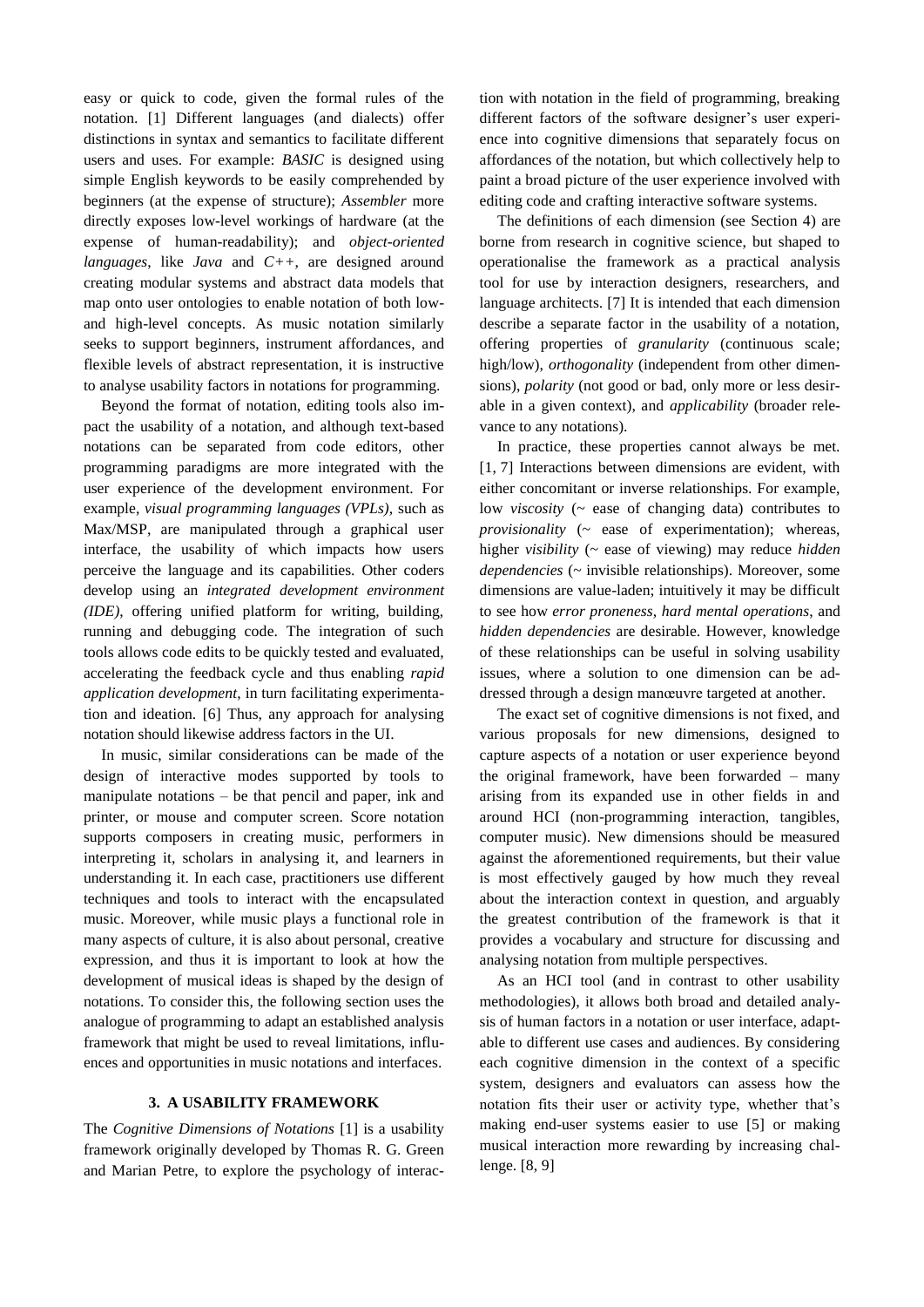For a detailed discussion of the background and definition of dimensions in the original framework, see [\[1\].](#page-12-0) For further publications on the subject, see the framework's resource site and associated bibliography.<sup>1</sup>

### **4. DIMENSIONS OF MUSIC NOTATION**

In this section, sixteen core dimensions of the framework, adapted for a musical context, are detailed and discussed in the context of three common musical interaction scenarios. To evaluate both formal and informal music notation, each dimension is respectively reviewed in the context of the musical score and sketch (SCORE). The intersection of musical expression and programming is then similarly explored in the context of the Max audio synthesis environment (MAX/MSP). Lastly, the framework is used to review the user interfaces and experiences offered by mainstream end-user systems, through an analysis of digital audio workstation (DAW) and sequencer software (DAW). In addition to a description of the dimension, each is introduced with a simple question designed to encapsulate the definition in a form that can be used to capture feedback from end-users (e.g. a user survey [\[3,](#page-12-2) [8,](#page-12-7) [10,](#page-12-9) [11\]\)](#page-12-10).

#### **4.1 Visibility**

-

*"How easy is it to view and find elements or parts of the music during editing?"*

This dimension assesses how much of the musical work is visualised in the notation or UI, as well as how easy it is to search and locate specific elements. While hiding data will make it difficult to find, showing too much data can also slow the search. Pages and screens limit the amount of space available for displaying data, requiring a careful balance of visual detail and coverage.

[Related dimensions: *juxtaposability*, *abstraction management*, *hidden dependencies, conciseness/diffuseness*, *closeness of mapping, role expressiveness*.]

SCORE: In sheet music, all notated elements are visible on the page; there is no feature to dynamically hide notated elements, beyond using separate sheets. However, music is hidden on other pages, where page turns also present

challenges for typesetter or performer, if phrases continue over a join. This can be accounted for in layout, with forethought, but this increases the *premature commitment*. Things are easier for the composer, as a draft musical sketch need not cater for the performer, and pages can be laid side-by-side (see *juxtaposability*). Some aspects of the final musical form (e.g. expression and prosody of performance) may not be visually explicit in the musical score (see *closeness of mapping*).

MAX/MSP: As a visual programming language (VPL), *visibility* is a key dimension of Max, which explicitly represents the flow of audio and musical data. As in many programming languages, the visibility of process (code/data-flow) is prioritised over musical events (data). In Max, many elements of a system are not visualised, such as the internal state of most objects (e.g. default or current values). There is also no inherent linear / serial representation of musical time, making it difficult to sequence past or future events or behaviour. As such, Max best suits generative and reactive (live) applications.

DAW: Like most end-user software, DAWs offer a graphical user interface (GUI) that is inherently visual. However, different sub-devices (views) reveal or hide different properties of the music; no screen provides a comprehensive or primary notation. Notably, the arrange window is the only window designed to provide an overview of the whole piece, but filters low-level detail (e.g. notes), which must be edited through other interfaces (score, piano roll, data list). As a result musical data is dispersed through the UI and can be difficult to find, often involving navigating and scrolling through windows and views with the mouse. Arguably the primary and most expressive interaction medium for the sequencer is inherently non-visible: performance capture (MIDI/audio recording).

#### **4.2 Juxtaposability**

#### *"How easy is it to compare elements within the music?"*

Related to *visibility*, this dimension assesses how notated music can be compared against other data. Pages and moveable windows allow side-by-side comparison, albeit at some cost to *visibility*. How clearly elements and their purpose are represented will also affect how easy it is to compare notated passages (see *role expressiveness*). Music systems may also provide tools for non-visual comparisons – e.g. sound (see *progressive evaluation*).

[Related dimensions: *visibility*, *consciseness/diffuseness, role expressiveness*, *progressive evaluation*]

SCORE: Pages allow side-by-side comparison of elements, and the formal rules for encapsulating music make visual inspection an effective tool for assessing similarity (rhythmic patterns, melodic contour, etc.). However, some musical properties are distinguished more subtly in the visual domain (e.g. harmony, key, transposed parts – see *hidden dependencies*), requiring musicianship as well as notational literacy to enable effective comparison.

<sup>1</sup> [http://www.cl.cam.ac.uk/~afb21/Cogn](http://www.cl.cam.ac.uk/~afb21/CognitiveDimensions/) [itiveDimensions/](http://www.cl.cam.ac.uk/~afb21/CognitiveDimensions/)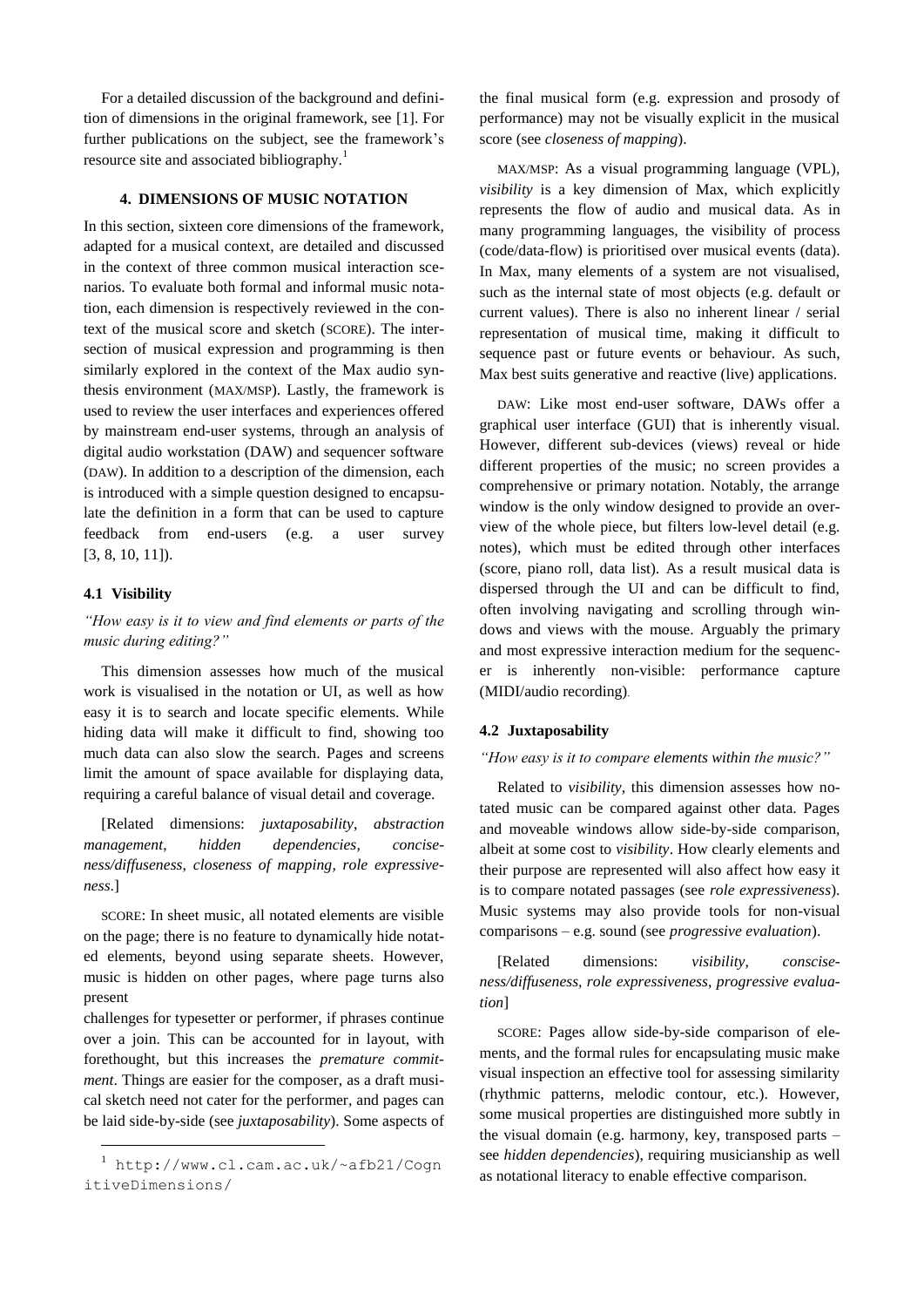MAX/MSP: Max's windowed system allows side-byside comparison, so long as *abstraction* (sub-patching) is applied effectively. Groups of objects can be dragged next to each other, but this becomes cumbersome as the patch grows and objects are intricately woven and linked to surrounding objects (see *viscosity* and *premature commitment*). Broad visually similarity and functional similarity may not always align (see *role expressiveness*).

DAW: As in Max, windowed systems allow side-byside comparisons, though sizing, scrubbing, and scrolling can be cumbersome in the face of many windows, a common issue in traditional linear sequencers [\[4,](#page-12-3) [12\].](#page-12-11) Most visualisations of musical elements are easy to compare to similar properties of other tracks, bars, etc., and generalised

representations (track automation envelopes) also offer a basis for comparison across different musical properties.

### **4.3 Hidden Dependencies**

# *"How explicit are the relationships between related elements in the notation?"*

This definition assesses to what extent the relationships and dependencies (causal or ontological) between elements in the music are clear in the notation. Showing dependencies can improve *visibility*, but there is often a trade-off with editing *viscosity*. For example, in programming, textual source code (e.g.  $C/C++$ ) can be easily edited, but the relationships between sections of code, functions, and variables are not explicitly shown. However, in *visual programming languages (VPLs)*, objects and variables are linked using arcs, making their functional connection visually explicit, but making it harder to edit, once woven into the rest of the code. [\[1,](#page-12-0) [13\]](#page-12-12)

### [Related dimensions: *visibility*, *closeness of mapping*, *role expressiveness*, *viscosity*, *conciseness/diffuseness*]

SCORE: The *visibility* of the score ensures no actual data is hidden, except on separate pages, though the musical relationship between notated elements is not always explicit. Some elements are visually linked (e.g. slurs and phrasing) and there are other visual cues that events are related, as in the use of beams or stems to respectively bridge rhythmic or harmonic relationships. However, musical events are sensitive to context, as with dynamic marks, previous performance directions, and key changes – though a visual link between each individual note and the markings that affect its performance would be inefficient to notate explicitly (increasing the *diffuseness*).

MAX/MSP: A key attribute of all VPLs; the graphical connection of elements using patch cables explicitly identifies dependencies between Max objects, and help to show signal flow and the wider architecture of a patch.

However, patch execution in Max is also affected by the relative placement and spatial relationship of objects (e.g. right-to-left processing of outlets), which is not visualised explicitly and can lead to unexpected patch behaviour that confuses users. While relations between objects are shown, its specific functional purpose is not explicit and the object's current state or value is hidden. For example, default values specified as arguments can be replaced by messages, but there is no visual indication the value of the object has changed from its displayed default value.

 Use of sub-patching can also hide functionality, though this is a common trade-off with the additional expressive power offered by *abstraction* mechanisms. Moreover, as a data-flow environment (and in contrast to imperative programming, as in C++), musical time and the sequence of events are not visually explicit, hiding causal and timing relationships between musical elements.

DAW: The variety of different views and UIs designed for different purposes and perspectives can lead to a large number of hidden dependencies within DAWs. [\[3\]](#page-12-2) For example, across the different screens and settings there are dozens of variables that impact the final volume of an individual note, and often no explicit visual link between them. Similarly, the routing of audio signals through a DAW is usually not visually illustrated, but dependent on the values of (potentially hidden) drop menus. Some DAWs have attempted to address this: *Tracktion* enforces a left-to-right signal flow where a track's inputs, inserts, send effects, outputs, and other processes are aligned in sequence (in a row) within the tracks of its arrange screen; whereas *Reason* takes a skeuromorphic approach using visual metaphor to the studio, enabling users to inspect and manipulate the wired connections on the back of virtual hardware devices.

#### **4.4 Hard Mental Operations**

*"When writing music, are there difficult things to work out in your head?"*

This dimension assesses the cognitive load placed on users. While this is one of the few dimensions with a prescribed polarity (to be avoided in a user experience), musical immersion, motivation, and enjoyment is predicated on providing a rewarding challenge commensurate with ability, such that music may be one of the few fields where this dimension is to some degree desirable.

[Related dimensions: *consistency, hidden dependencies*]

SCORE: Formal music notation carries a high literacy threshold, making the score inaccessible to untrained or novice users. Moreover, aspects of the score also require experienced musicians to solve problems in their head,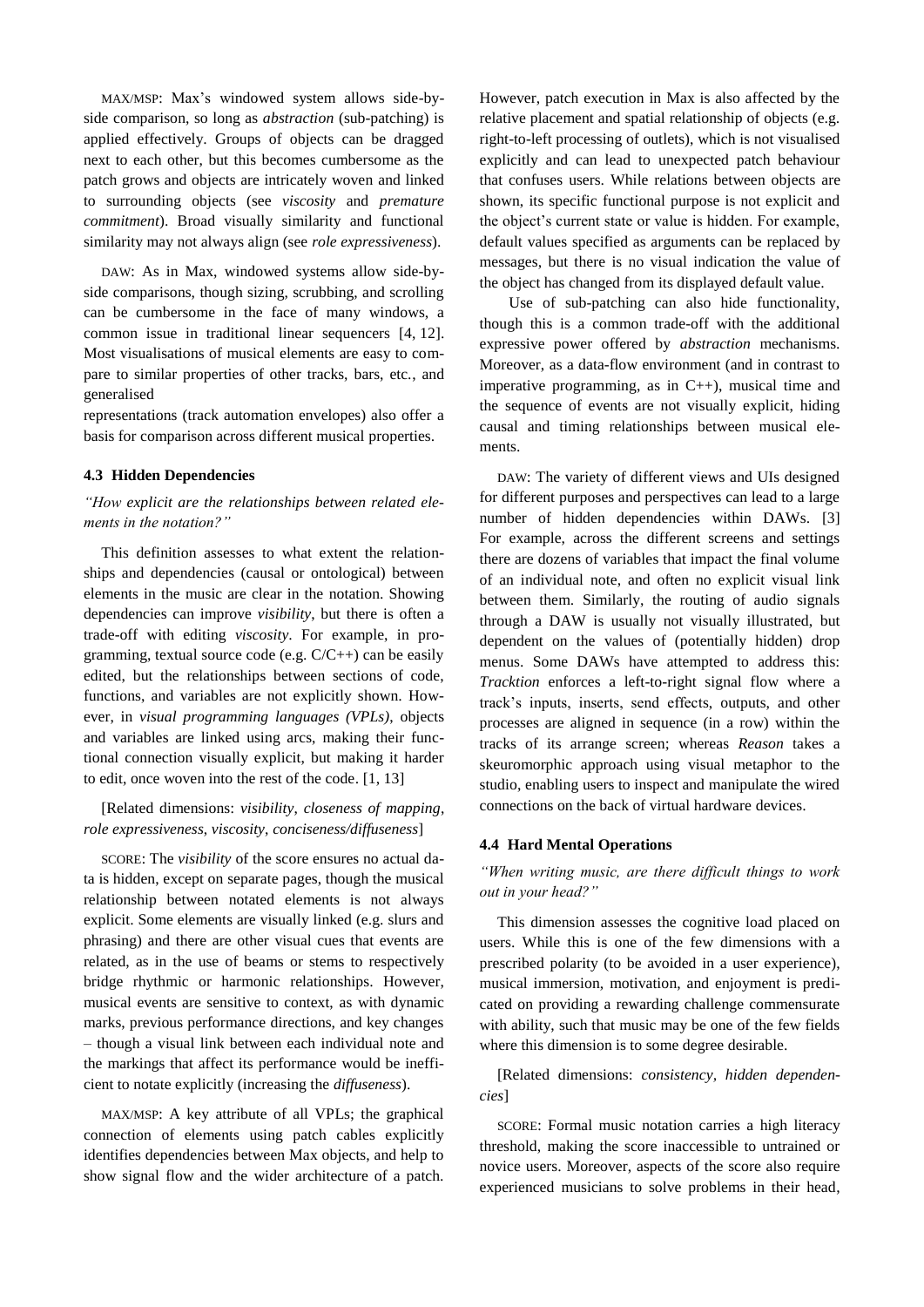such as applying key signature, deducing fingering, etc. (see *hidden dependencies)*. By not notating these elements, scores can be more concise, as well as less prescriptive for interpretation by performers. Interaction with music notation also draws heavily on rote learning and deliberate practice to develop unconscious skills and reflexive playing techniques that would be less efficiently or fluidly performed if mediated through notation.

MAX/MSP: While arithmetic and computation tasks can be offloaded to the Max, some aspects of patch behaviour must be carefully approached. Execution order and causal relationships are not visually explicit in a Max patch; users must comprehend the flow of processing to understand the behaviour of their program. Similarly, the lack of a timeline makes time a more abstract concept, making less process-oriented styles of music harder to create and conceive, unless mentally simulated by the user.

DAW: Pro audio software is created with design principles favouring usability and ease-of-use: to be accessible to musicians and non-computer audiences. The various sub-devices in a DAW allow users to edit data through a UI style suiting their background (score, mixer, piano roll, MIDI instrument, etc.). However, because complexity is hidden from the user, there is some risk of such systems becoming less flexible and more opaque; made of black boxes supporting established artistic workflows (see *closeness of mapping*, *premature commitment*). The apparent disjunction between usability and the virtuosity musicians embrace in other aspects of their practice (performance, score literacy, composition) may suggest that such users would accept the cost of developing skill, when more flexible approaches to musical creativity is the reward, and thus design heuristics based on virtuosity rather than usability may be more apt. [\[9,](#page-12-8) [14\]](#page-12-13)

#### **4.5 Progressive Evaluation (Audibility / Liveness)**

# *"How easy is it to stop and check your progress during editing?"*

This dimension details how easy it is to gain domain feedback on the notated work during editing. How complete must the work be before it can be executed?

 In music, this is defined by what facilities are available to audition the sound or performance of the music. 'Liveness', another concept adapted from programming, defines the immediacy and richness of domain feedback available in the manipulation of notation [\[15,](#page-12-14) [16\],](#page-12-15) and is a key factor in the user's feeling of immersion in the creative process and domains such as music. [\[11](#page-12-10)[,17\]](#page-12-16)

[Related dimensions: *provisionality*, *premature commitment*, *hard mental operations*]

SCORE: Musical feedback is available through manually playing, sight-reading, and auditioning the notated music using an instrument. Material can be evaluated through performance (possibly requiring transposition) on various instruments – commonly, a piano. Crucially, the piece needn't be complete (or 'correct') to audition individual phrases or parts. Moreover, lo-fidelity musical scores (sketches) allow unfinished, informal notation of ideas that can still be interpreted by the composer. There may, however, be a disparity between notated forms and a musical performance, where performers may add their own interpretations to the notes on the page (individual prosody, articulation, *rubato*, etc.). Simulation of material on a different instrument also relies on the composer's knowledge of the target instrument and related technique – e.g. a piano may be more or less musically flexible, and offer a different timbre to the target instrument.

MAX/MSP: The environment allows patches to be run at any time, though they must be coherent and syntactically correct to evaluate the sound design or music. Good programming practice encourages a modular approach that allows sub-components and simpler configurations to be tested individually, early in development, though its function and output might be abstracted from the final sonic intent of the code.

DAW: The timeline, mixer, playback and track controls (e.g. mute, solo) enable the user flexible control of listening back to musical data and auditioning individual edits. A piece can be auditioned as it is built up, track-by-track, bar-by-bar, or note-by-note, and there is no requirement that the 'solution' or notated form be musically correct or coherent to be heard. The rigid UI prevents the entry of non-sensical data, and informal or ambiguous directions (see *secondary notation*) cannot be auditioned. For digitally-produced music, the sound output offers an exact representation of the music notated in the UI.

 Sequencers designed to accelerate the edit-audition cycle enable a higher level of liveness in the user experience of notation-mediated digital music systems, as evidenced by loop- and pattern-based sequencer software such as *Ableton Live* and most soundtrackers [\[11\],](#page-12-10) which focus editing on shorter excerpts of music, shortening the feedback cycle. This contrasts the unbroken linear timelines of traditional sequencers, where (beyond the literally live experience of recording), interaction styles for editing and arranging parts offer lower liveness.

#### **4.6 Conciseness / Diffuseness**

*"How concise is the notation? What is the balance between detail and overview?"*

This dimension assesses the use of space in a notation. Both pages and screens have limited space, and both the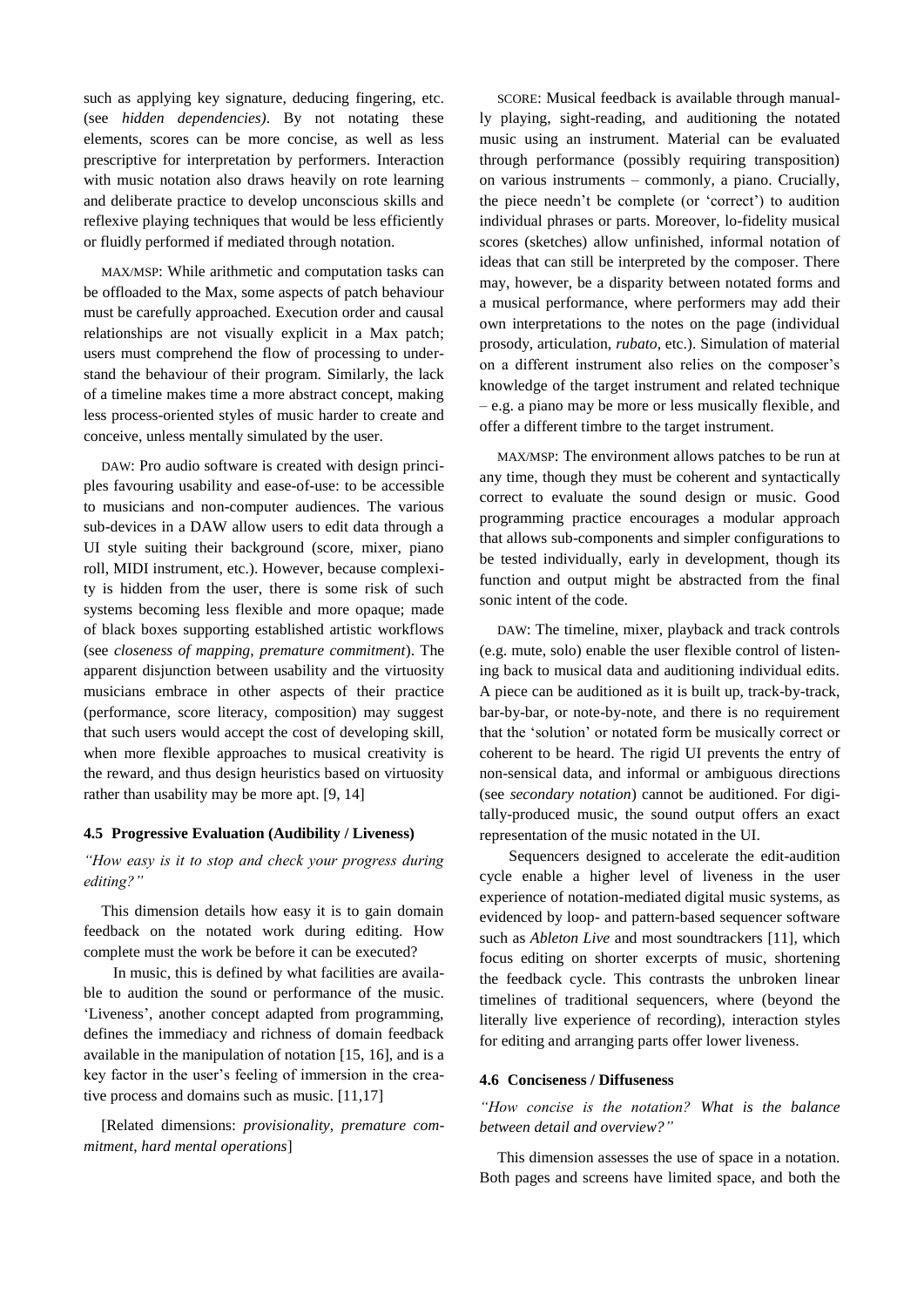*visibility* and *viscosity* of a notation suffer when data escapes from focus. Legibility may also suffer if the notation is simply shrunk or packed tightly, such that conciseness must normally be balanced with careful use of *abstraction* mechanisms. In music, composers need to be able to access every detail of a piece, but also able to get a sense of the 'big picture'. [\[3,](#page-12-2) [12\]](#page-12-11)

# [Related dimensions: *visibility*, *juxtaposability*, *hidden dependencies*, *abstraction management*, *consistency*]

SCORE: The score has evolved to provide a concise representation of music. Unlike digital notations, no abstractions or sub-views are available to hide detail; all elements are always visible, requiring economical use of space. Time is represented using a pseudo-linear scale, where notes are positioned within the bar to reflect relative position in a piece, but bar sizes are compressed such that sparse phrases consume less space. Musical time and page position are further decoupled through the symbolic representation of note duration, such that slow passages (e.g. of semi-breves) do not consume excessive space, but fast passages (e.g. of demi-semi quavers) are expanded to show the detail more clearly. This symbolic encoding of time, however, does lower the *closeness of mapping*, increasing the onus on literacy (*virtuosity*).

MAX/MSP: The layout and density of a Max patch is flexible, though readability suffers when objects are densely packed together or connecting patchcords obscure each other. When complex patches grow outside the confines of a window, *visibility* suffers and mousebased interaction can be cumbersome. *Abstraction* mechanisms such as sub-patching are critical in managing complex systems and avoiding sprawling patches, but trade *diffuseness* over screen space for *diffuseness* over separate, possibly hidden windows.

DAW: The variety of notations and views in DAWs offer a varied level of *conciseness*. The arrange view sacrifices *visibility* of data to accommodate a broader overview of a piece in the UI. Part editors, like the score and piano roll interfaces, offer more detail (in a manner similar to the traditional score), but only partial views of the entire work. More generally, the lack of a comprehensive principle notation or interface means that information is diffused over different views within the program. Many DAWs do little to optimise window management, navigation, or searching, compounding interaction issues.

#### **4.7 Provisionality**

# *"Is it possible to sketch things out and play with ideas without being too precise about the exact result?"*

This dimension assesses how easy it is to experiment with new ideas through the notation or UI, and how fully

formed those ideas must be. Accordingly, it is a critical factor in a musical system's support for sketching, ideation, and exploratory creativity. [\[3,](#page-12-2) [5,](#page-12-4) [11,](#page-12-10) [16\]](#page-12-15) In digital systems, an 'undo' facility significantly contributes to *provisionality*, allowing inputs and edits ('what if' scenarios) to be trialled and reversed, reducing *premature commitment* to a particular approach [\[1\]](#page-12-0) – reducing the risk of trying new ideas. The dimension is closely related to *viscosity* and *progressive evaluation*, where the ease and flexibility of editing and auditioning similarly facilitates exploring new ideas. *Secondary notation* also offers the opportunity to make incomplete or informal remarks, but in a non-executable form that can't be auditioned.

# [Related dimensions: *premature commitment*, *viscosity, progressive evaluation, secondary notation*]

SCORE: In a musical sketch, the affordances of paper and pencil support a powerful and flexible medium for capturing part-formed ideas. [\[5,](#page-12-4) [18\]](#page-12-17) Pencil can be easily and quickly erased, facilitating experimentation and ideation. By contrast, the formality of the typeset, printed ink manuscript is less flexible and more permanent, used only to finalise a composition for archiving or communication (e.g. to performers). These two instances of score notation compliment each other in an established ecosystem that facilitates both composition (creativity) and performance (production) (cf. [\[19\]\)](#page-12-18).

MAX/MSP: The visual drag-&-drop, interactive debugging environment of Max facilitates its use as a rapid prototyping tool, useful in the exploratory design of new audio processing tools and synthesis techniques [\[13\]](#page-12-12) – though some more involved musical constructs or expressions can be harder to develop or articulate quickly, reducing *provisionality* and ideation. Conversely, as a prototyping tool, Max's focus on experimentation and early stage creativity comes at the expense of subsequent stages of the creative process ("productivity" [\[19\]\)](#page-12-18): finalisation, refinement, and continued development of designs (e.g. for consumption by end-users, non-programmers, and other musicians) is normally conducted using other development tools (e.g. C/C++).

DAW: Like other authoring tools, DAWs offer multiple ways of quickly adding, editing and deleting elements in the document (i.e. musical piece). Moreover, the presence of 'undo' functionality makes it easy to backtrack actions, reducing the risk of experimenting with new ideas, encouraging ideation [\[1\].](#page-12-0) The primary mode of input – digital audio or MIDI performance capture – in combination with practically unlimited storage (length, tracks, etc.) represents an improvement in provisionality over historic recording techniques (e.g. tape). Users can also address issues in live recordings using advanced overdub tools, without recourse to re-recording entire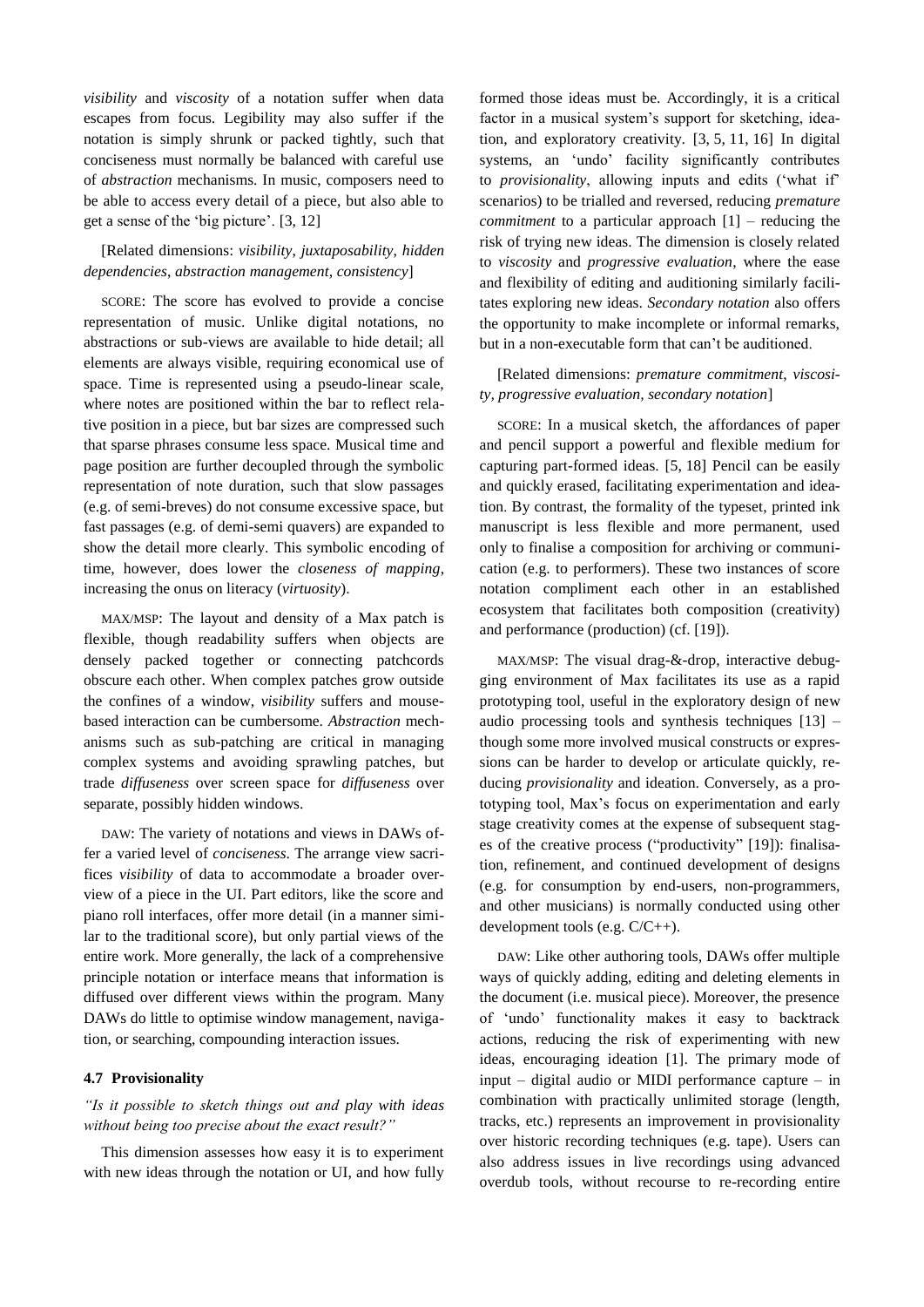performances. Offline editing, through part editors like score or piano roll, allows experimentation with different ideas, though such interfaces are not always optimised for the rapid entry, editing and auditioning of new material to support creative exploration of musical ideas. [\[11\]](#page-12-10)

#### **4.8 Secondary Notation**

# *"How easy is it to make informal notes to capture ideas outside the formal rules of the notation?"*

This dimension evaluates a system's provision for recording information beyond the formal constraints of the notation. As informal notation, data is typically not executable by computer or performer, and may only be related to the encapsulated piece / performance indirectly. Decoupled from the formal rules of expression in the notation, secondary notations often allow users to make freeform notes to support their edit process, though flexibly designed facilities may be used for a variety of purposes – including evaluation (peer feedback), working out problems, highlighting relationships in the notation, sketching rough high-level structure, aesthetic decoration, to-do lists, incomplete ideas, etc. In programming, code commenting is used to annotate code with useful labels, instructions, explanations, ASCII art, etc., helping to make the code more readable, but also as a form of communication between coders. As such, *secondary notations* should be designed to be as flexible as possible, to allow users to appropriate them for their own needs.

# [Related dimensions: *provisionality*, *hard mental operations*, *hidden dependencies, role expressiveness*]

SCORE: The expressive freedom of pencil and pen marks on paper allow musical scores to be annotated with any additional information, such as personal notes, decoration, as well as irregular performance instructions. Formal notation places more constraints on what is representable, though written language can be freely used in performance directions. The human interpretation of scores enables a further degree of flexibility in applying and developing new terminology, such that informal notes that break from standard semantics may still be executable. Performers can also add their own notes to manuscripts to guide their own interpretation of the piece.

MAX/MSP: Like other programming tools, code comments are an important part of developing and maintaining Max patches. Max's visual medium supports annotations using free text (comment boxes), shaded areas, and imported images (bitmaps), used to explain workings, usage, or as decoration. However, drawing facilities are very limited in comparison to pencil and paper, and even digital graphics, with no provision for freehand sketching or drawing lines, arrows, or shapes (other than rectangles). Given the proven benefits of such affordances in

other music notations (e.g. the musical sketch and score [\[5\]\)](#page-12-4), their omission in such a visual medium is surprising.

DAW: Despite the proliferation of different notational styles in DAWs, each UI is rigidly structured to fulfil a defined purpose and offer specific tools for editing the underlying data. Limited provisions for annotations are provided by way of labelling and colour-coding parts and tracks, and free text is often supported for meta-data, but few mechanisms are provided for flexibly annotating the music in any of the sub-notations or views, beyond those forms formally recognised by the program.

### **4.9 Consistency**

# *"Where aspects of the notation mean similar things, is the similarity clear in the way they appear?"*

This dimension defines how coherent and consistent the methods of representing elements in a notation or UI are. Consistency facilitates the learning of a system (see *virtuosity*), as users used to a style of presentation can apply knowledge learnt in one area to understand others. However, consistency may also be sacrificed to improve *conciseness*, *visibility*, or *role expressiveness*.

[Related dimensions: *conciseness*, *visibility*, *virtuosity*, *role expressiveness*, *abstraction management*]

SCORE: In sheet music, notated passages that are similar musically share similar visual cues, e.g. melodic contour, repeated passages, etc. Formal rules applied consistently likewise ensure recognisable and learnable conventions. However, compromises are made for *conciseness*, and to optimise the presentation of common expressions, at the expense of readability in less canonical works. For example, the symbolic representation of note rhythm in a passage completely alters if offset within the bar (e.g. moved by a quaver). Similarly, the representation of pitch depends on key; an identical phrase requires accidentals following a change of key signature. Both scenarios present limited issues in common practice music, but the inconsistency makes the notation harder to learn and understand, and the difficulty of using it outside its intended purpose encourages conformity, discouraging experimentation and creativity. Moreover, in digital use (notably MIDI sequencers), such inflexibility markedly reduces the usability of score notation, where systems are unable to unpick the expressive prosody in a captured live performance to display a coherent visual score.

MAX/MSP: By design, programming languages offer diverse paths to produce similar code functionality. Textual languages are based on rigid, carefully designed formal grammars that ensure basic low-level consistency among programming primitives, also enabling many syntactic errors to be identified during compilation. Max's collection of objects is less formally designed and,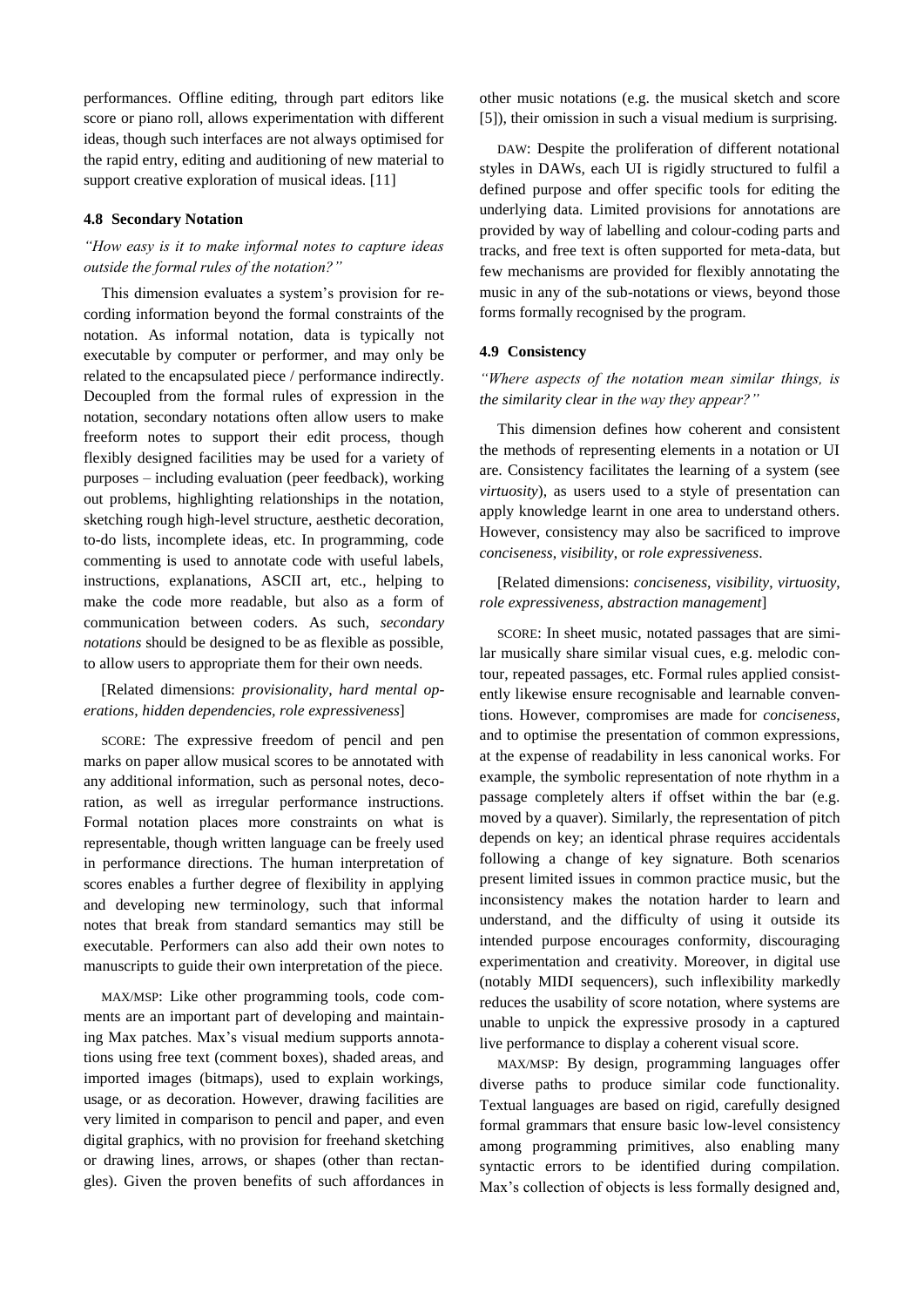as the accumulation of several developer's efforts (and coding styles), less consistent. Inconsistencies exist in many areas, including object-naming schemes, inlet and outlet conventions, processing behaviour, message handling, audio quality (and level), and configuration methods. These nuances produce unanticipated code behaviour that increases the learning curve for novices. Objects behave like self-contained programs or plugins; black boxes that have to be mastered individually.

DAW: The added flexibility in the visualisation of data, in the various views afforded by DAWs inevitably comes at the cost of consistency of representation throughout the program. For example, volume might variously be represented as a MIDI value (0-127), automation value (0-1), gain (dBFS, e.g. -96dB to 0dB for 16-bit audio), or using graphics (colour, bar size, rotary knob angle). The trend towards skeuromorphic visual metaphors to electronic studio equipment similarly encourages inconsistencies in representation, drawing on the conventions of previously separate, loosely connected hardware devices. Moreover, while the advent of third-party plugins brings great advantages and creative flexibility, inconsistencies in control, representation, terminology, and interaction create usability issues and a fragmented user experience that is difficult to integrate with the host application.

#### **4.10 Viscosity**

#### *"Is it easy to go back and make changes to the music?"*

This dimension defines how easy it is to edit or change a notation, once data has been entered. A common example is *knock-on viscosity*, where making a simple edit to the notation requires further edits to restore data integrity. *High viscosity* prevents or discourages alterations, forcing users to work in a prescribed, pre-planned order (see *premature commitment*); *low viscosity* simplifies and encourages making changes, reducing the investment associated with trialling new ideas (see *provisionality*). Being able to easily explore and revisit ideas (ideation) is a key factor in supporting creativity [\[6,](#page-12-5) [19\],](#page-12-18) requiring creative systems engender *low viscosity*.

### [Related dimensions: *provisionality*, *premature commitment*, *progressive evaluation*]

SCORE: The provisionality of pencil marks simplifies the alteration, erasure and overwriting of notes and passages in a musical sketch. If more drastic changes are required, the reduced emphasis on neatness and thirdparty

readability allows the composer to strike out larger sections. Inserting new material is harder, but composers can similarly sketch the inserted passage where there is space (or on a new sheet) and note the insertion. Final

manuscripts are intentionally more rigid, but performers can still annotate their copy with alternative instructions.

MAX/MSP: Simple changes to values and local objects are straightforward in Max. However, as patches grow and the interconnectedness of objects increases, Max suffers from *knock-on viscosity* [\[1\],](#page-12-0) where one change requires further edits to restore patch integrity. For example, deleting, editing, or replacing objects removes all cords to other objects. Increased viscosity is a common trade-off in tools designed to avoid hidden dependencies, often seen in data-flow and visual programming languages like Max. As a graphical notation, changes to a patch often require the layout of a patch to be reworked to make room for object insertions, and to maintain readability. In text-based coding environments, such housekeeping is simplified by the inherent serialisation of code, but in VPLs like Max, leads to increased viscosity.

DAW: As with *provisionality*, the level of viscosity in DAW interaction varies between the interfaces and interaction modes of the sequencer. By itself, a tape recorder metaphor of recording a live performance makes it easy to erase and re-record a take, but harder to edit recorded data. Audio data can be processed (e.g. EQ, mixing, FX, splicing, etc.), but musical content (e.g. individual notes or harmonies) is not easily addressed or manipulated. Recorded MIDI data is easier to edit, though visual representations (e.g. score – see *consistency*) and interaction styles can be cumbersome and unwieldy for anything but simple edits. [\[11,](#page-12-10) [12\]](#page-12-11)

### **4.11 Role Expressiveness**

# *"Is it easy to see what each part is for, in the overall format of the notation?"*

This dimension evaluates how well the role or purpose of individual elements is represented in the overall scheme of the notation or UI. Different elements may not be visually indistinct, or their function may be unclear in the way they are presented. For example, English language keywords in a menu or programming language can be used to express their function, whereas cryptic symbols or icons may need to be learnt. Alternatively, the visual design of GUI may impose a consistent aesthetic or

layout that fails to capture the diverse functionality encapsulated, or the relationship to other elements of the UI (see *hidden dependencies* and *closeness of mapping*).

# [Related dimensions: *visibility*, *hidden dependencies*, *closeness of mapping*]

SCORE: While some aspects of the score may be inferred by listening to the music (such as a general sense of pitch and rhythm), most involve learning syntax and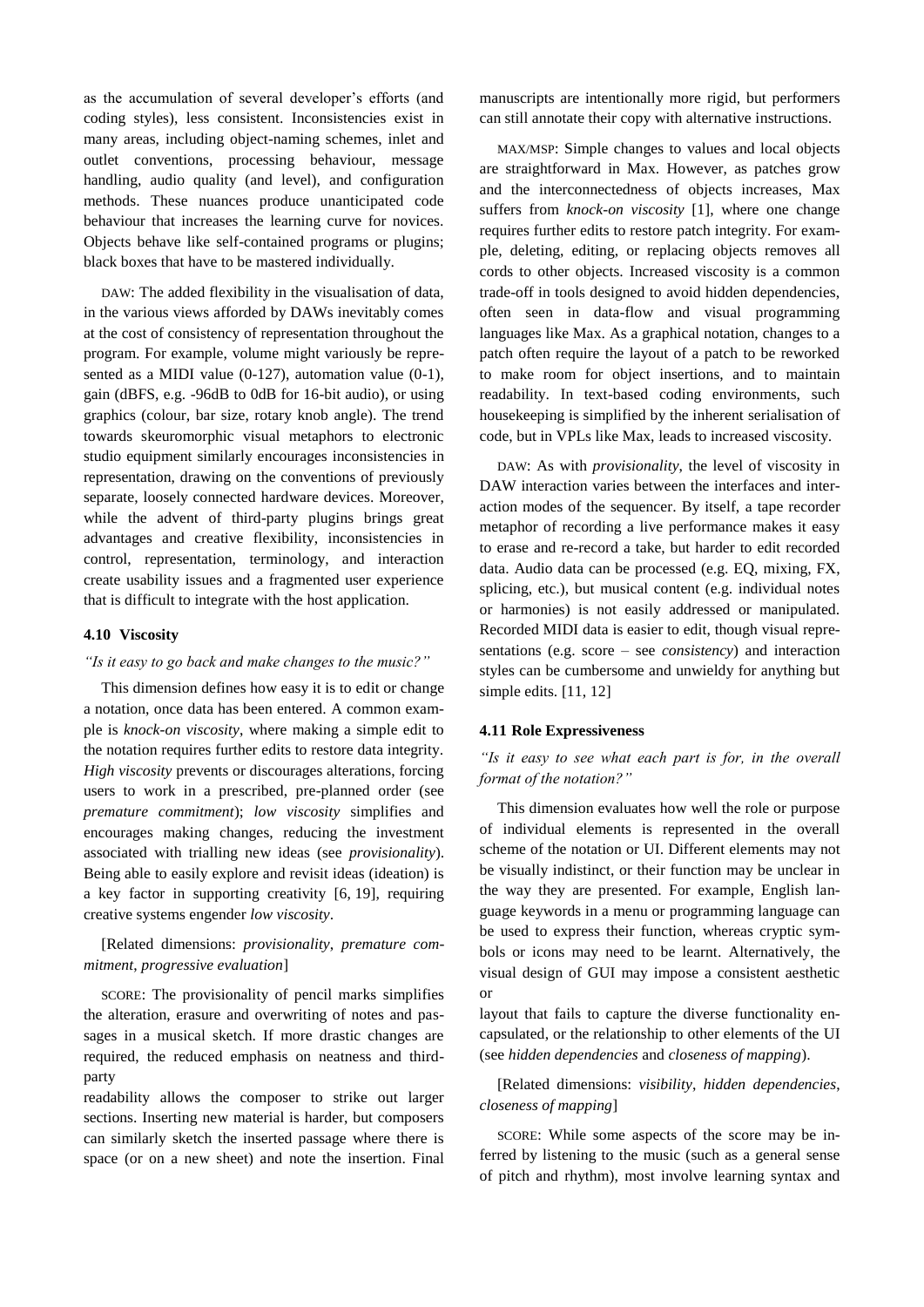rote practice. Similarly, while some signs offer more expressive visual cues to role (crescendo and diminuendo hairpins; tremolo marks), many do not – clefs, accidentals, key signatures, note shapes, ornaments, and foreign terms symbolise complex musical concepts that require tuition. Once learnt, however, the symbols facilitate the rapid comprehension of notated music – e.g. different note shapes and beaming conventions provide clear differen-tiation between different note lengths. However, recent approaches to contemporary scores tend to exploit more expressive geometric forms, rather than new symbol sets.

MAX/MSP: The role of some specialised objects, notably user controls, is clear from their representation in Max. However, beyond caption and inlet/outlet configuration, Max offers little visual distinction in the representation of most coding objects, which appear as text boxes. Patchcords help to define the context and role of connected objects, and visual distinction is made between audio and message types (though not between int, float, list, or bang subtypes) – but, despite the unidirectional flow of data, flow direction is not depicted (e.g. using arrows).

DAW: Many aspects of DAW UIs rely on a degree of familiarity with studio equipment and musical practice. However, the graphical user interfaces of most packages make prominent use of expressive icons and detailed graphics to indicate the function of controls. Visual metaphor and skeuromorphisms are commonly used to relate program controls to familiar concepts. Image schema and direct manipulation principles are similarly applied to highlight interaction affordances, in the context of both music and generic computer interaction styles.

#### **4.12 Premature Commitment**

# *"Do edits have to be performed in a prescribed order, requiring you to plan or think ahead?"*

This dimension defines how flexible a notation is with respect to workflow, and the process of developing ideas. Notations or system features that must be prepared or configured before use entail *premature commitment*. Notations with *high viscosity*, where it is hard to backtrack, also entail forward planning and commitment. In programming, an illustrative example is the need to declare variables and allocate memory before coding actual functionality (cf. C/C++ vs. BASIC).

### [Related dimensions: *provisionality*, *viscosity*]

SCORE: A degree of viscosity in altering page layout means that some forward thinking is required to commit musical ideas to the page, which generally proceeds leftto-right, bar-by-bar. However, separate pages allow sections and movements to be developed non-linearly, and the *provisionality* of the musical sketch allows some flexibility with development of musical phrases and bars. Multiple approaches to composition are possible: horizontal (part-by-part), vertical (all parts at once, start to finish), bottom up (bar-by-bar), top down (musical form). Historically, the literacy and musical experience of composers meant that musical material was often partformed before being committed to the page – either mentally, or through experimentation with instruments.

MAX/MSP: As a prototyping tool, Max supports experimentation with partially-formed design concepts. Often, however, audio processes will be designed with a plan or general architecture in mind; in Max, forethought with respect to *abstraction* (sub-patching) or layout benefits development, though housekeeping may be needed retrospectively (see also *viscosity*). The open-ended canvas allows patches to be flexibly extended in any direction, and a modular approach to programming allows piecewise development of complex systems.

DAW: Musical parts and audio segments can be easily inserted, moved, and copied in the arrange window, though complex phrases with overlapping tracks and automation can be difficult to split and re-sequence. Furthermore, the unified linear timeline and tape recorder metaphor encourages a linear workflow. [\[12\]](#page-12-11) In modelling studio workflows, DAWs can be seen as transcription tools, rather than environments for exploratory creativity, where artists only turn to the recording process once a work has already taken form. [\[3,](#page-12-2)[20\]](#page-12-19) By contrast, pattern- and loop-based sequencers (*Live*, *FL Studio*, tracker-style sequencers) offer a flexible nonlinear approach to developing and sequencing musical forms, facilitating digitally-supported creativity and flow.

#### **4.13 Error Proneness**

### *"How easy is it to make annoying mistakes?"*

This dimension identifies whether the design of a UI or notation makes the user more or less likely to make errors or mistakes. These can manifest as accidental interactions with a program, or incoherent, unexpected musical results arising from vagueness or ambiguity in the notation (see *role expressiveness*). In programming, for example, a notation is error prone if its function markedly alters upon the addition/omission/position of a single character. Errors are broadly undesirable, but can lead to creative, serendipitous formulations in artistic expression. [\[21\]](#page-12-20)

#### [Related dimensions: *hidden dep.*, *role expressivness*]

SCORE: In scoring, the literacy threshold means mistakes are more likely during early stages of learning. Aspects of *consistency* and *hidden dependencies* contrib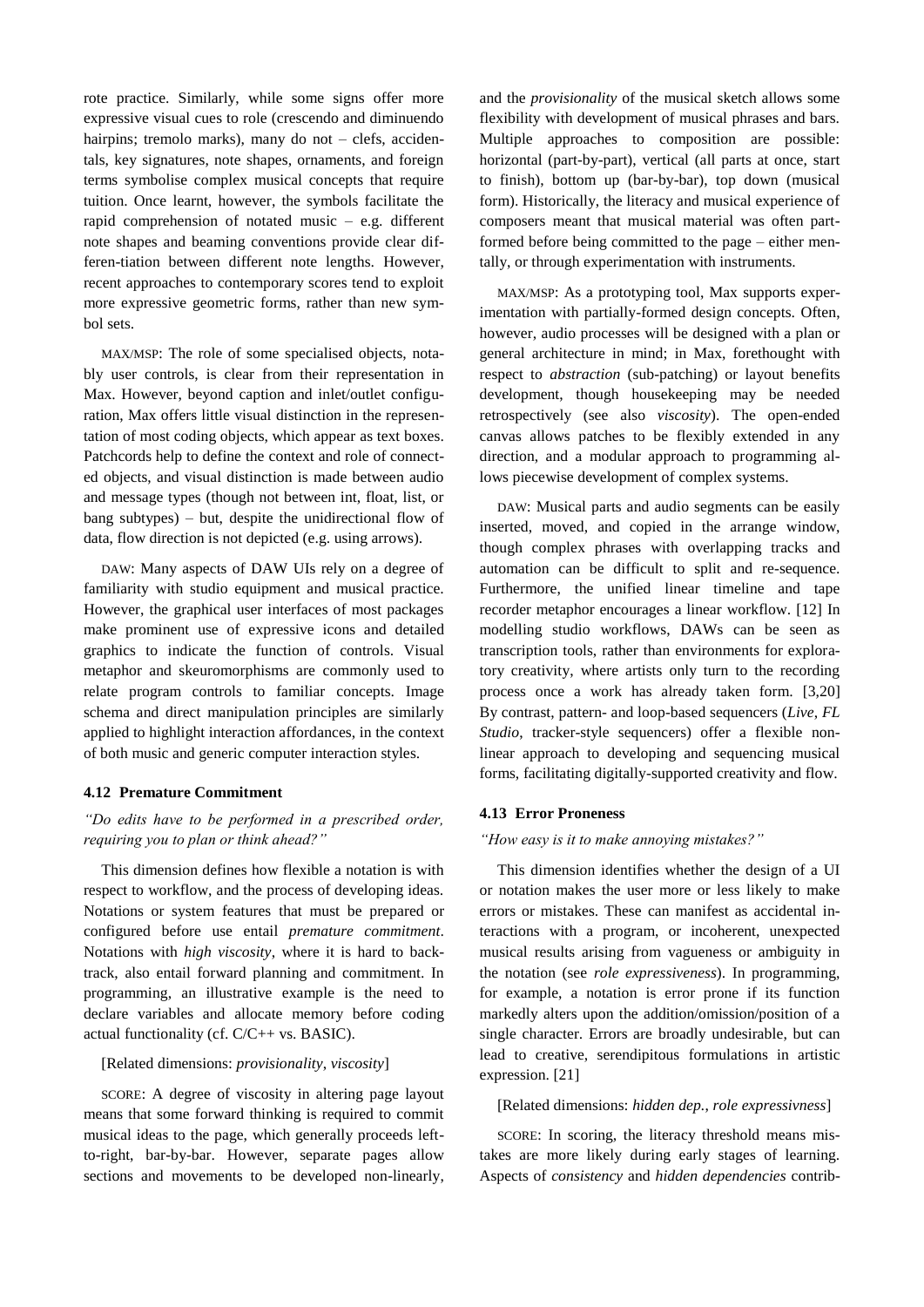ute to a user's propensity to make errors. However, like language, fluency with the notation reduces mistakes. Sketching, as a private medium for the composer, is also tolerant of errors; they are free to misuse or invent notation, which remains meaningful to them personally. When scores are used for communication, mistakes have consequences; but the impact on early creative process is minimal.

MAX/MSP: As a formal language, it is easy to make mistakes in Max, through the creation of ill-formed code. However, aspects of the Max UI make it more prone to errors in certain situations. As a graphical UI, mouse interaction is cumbersome, and Max attempts to avoid diffuseness with compact objects, such that selecting and connecting inlets or outlets using patchcords is awkward. As with the score, *consistency* issues and *hidden dependencies* also invite mistakes relating to coding semantics.

DAW: Recording performances in real-time heightens the likelihood of input errors, though facilities exist to correct or overdub recorded data, and the occasional mistake is often acceptable for the improved flow (musical and creative) afforded by live interaction with an instrument. As in Max, DAWs invite mistakes through dependence on the mouse, where delicate pointer control is required – many edits require targeting the edge of elements (track segments, notes, etc.), and the extent of such hotspots may be small and visually indistinct. Proximate and overlapping objects can be similarly difficult to target.

### **4.14 Closeness of Mapping**

# *"Does the notation match how you describe the music yourself?"*

This dimension assesses how well a notation's representation of the domain aligns with the user's own mental model. In a UI, this also applies to how closely workflows and interaction styles fit a user's working methods. Music perception and aesthetics are quintessentially subjective, making it difficult to encode a universally or intuitively acceptable formalisation, so notations and systems are built around common cultural practices. This can constrain the creative expression or affordances of a notation. To mitigate this, *abstraction mechanisms* may enable users to appropriate, redefine, and extend systems.

# [Related dimensions: *role expressiveness*, *abstraction management*, *virtuosity*]

SCORE: While the score is not an intuitive representation that untrained users might themselves conceive or comp-rehend, it remains a widespread and established technique for notation in Western music. At the same time, the canonical score systematises music in a way that makes assumptions about the musical practices and aesthetics of its users, such that modern composers identify the format as a constraint on their personal expression and creativity. However, the flexibility offered by individual sketching techniques allows composers to invent and appropriate notation techniques for their own personal use.

MAX/MSP: The data-flow model of Max maps closely to diagrammatic forms used widely in signal processing, with a shared legacy in electronics and circuit diagrams. The inherent role of electronics in the studio, and representation of audio as voltage, also make this an analogy that musicians and producers can relate to. The functional and visual resemblance to generic flow charts further helps to make the programming environment accessible to non-technical users. However, for musical applications (rather than audio processing) such as arrangement and composition, the abstract representation of time offers a poor closeness of mapping to familiar representations of music. Similarly, for traditional programmers used to imperative programming (ordered sequences of instructions), scripting program behaviour over time is difficult.

DAW: For its intended audience of musicians and sound engineers, traditional sequencers and DAWs provide a strong closeness of mapping, using visual metaphors and interaction paradigms based on studio processes and audio hardware, to allow skills transfer. Notably, MIDI and audio recording tools focus interaction on musical instruments. However, in recent years, more computer-oriented musicians, with greater technical literacy, have begun to embrace tools that rely less on analogies to the recording studio and focus on the affordances of digital and computer music technologies – as offered by *Ableton Live* and *FL Studio*. Ultimately, engagement with music, as a personal experience, should be based on articulations of the music domain crafted by the user themselves, which the rising level of computer literacy might enable, as end-users increasingly engage with programming.

#### **4.15 Abstraction Management**

### *"How can the notation be customised, adapted, or used beyond its intended use?"*

This dimension defines what facilities a system offers for appropriating, repurposing, or extending a notation or UI. All notations present an abstract model of a domain (e.g. music, software), providing a set of fixed abstractions representing basic objects (e.g. notes, parts) and properties (e.g. pitch, time, etc.) that enable the articulation of solutions (e.g. a piece). The creative possibilities are defined by what encapsulations of objects are possible and how easy they are to extend. Notations defined for a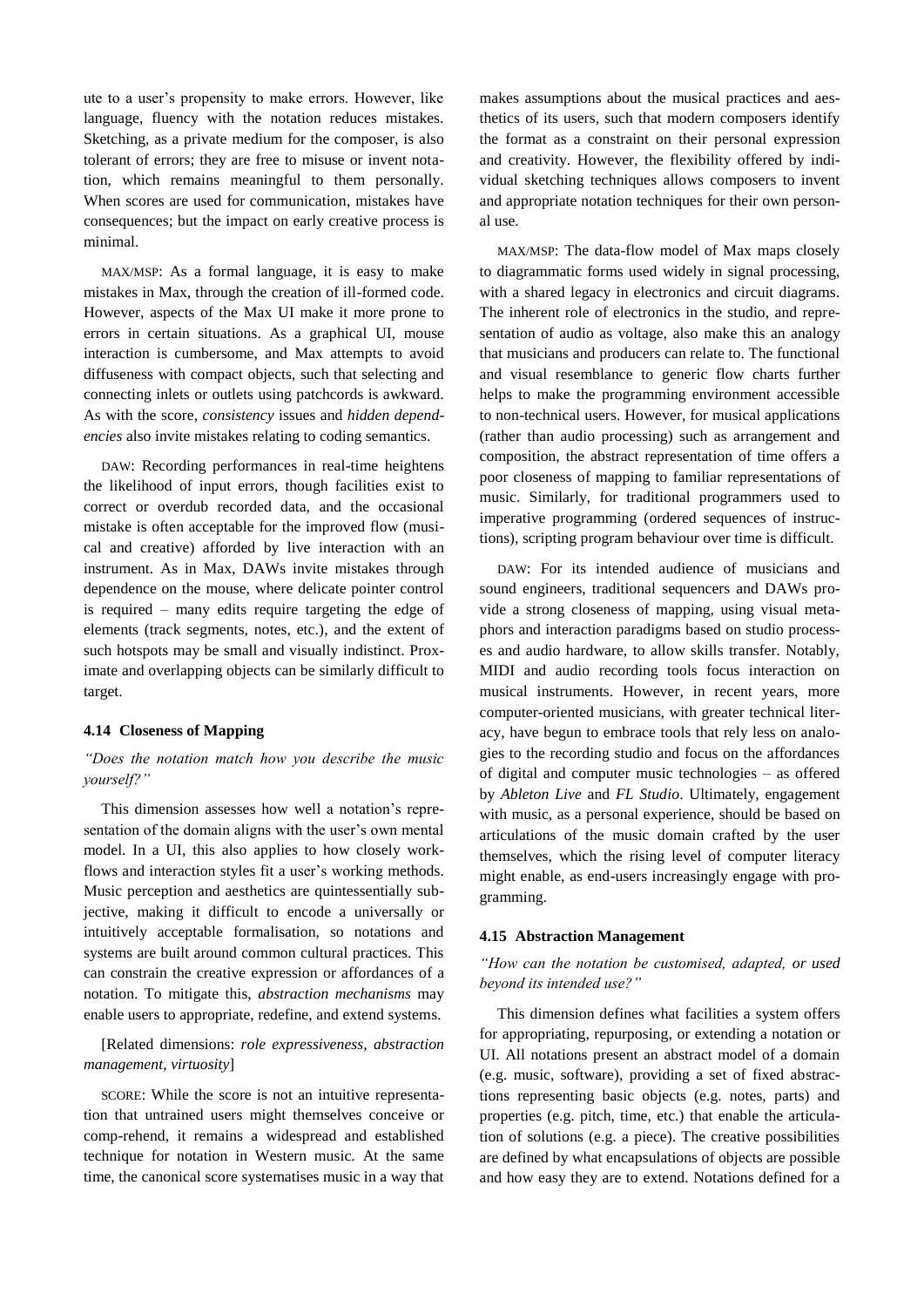specific purpose fix the possible abstractions and ways of working. However, the opportunity to define new abstractions (e.g. in terms of existing ones) offers the user a way to develop their own toolset and facilitates the building of more complex solutions (e.g. by abstracting low-level detail), and helps to personalise and raise the creative ceiling of a system. [\[6\]](#page-12-5) In programming, examples include defining custom functions and abstract data types (objects). In end-user computing, systems may support automation, macros, or plugins to enable users to add new functionality. Simpler abstraction mechanisms such as grouping and naming elements are also possible.

[Related dimensions: *visibility*, *closeness of mapping*, *role expressiveness*, *conciseness/diffuseness*, *consistency*]

SCORE: In sketching the piece during the creative process, composers are able to appropriate or invent new terminology of notation technique to describe music more *concisely* (composer shorthand) or to encapsulate unconventional musical devices and practices – only when it is transcribed for communication to a performer (or computer) must it conform to established notational forms.

 The canonical score format is more limited; designed around common practices and conventions in formal music, but offers some support for grouping mechanisms (e.g. brackets, phrasing) and abstraction (e.g. custom ornaments). However, a composer can use the preface to a score to introduce original notation techniques and syntax, to instruct the performer's interpretation.

MAX/MSP: As a programming language, abstraction is a key technique for building and maintaining complex solutions. Max offers several provisions for abstracting and extending code: *sub-patches* allow embedded and external patches to be nested inside other patches, represented as new objects (linked using inlets and outlets); *externals* use a plugin model to allow new objects to be coded in C/C++ with defined inputs and outputs; and *presentation mode* allows patches to be rearrange, simplified and selectively exposed in end user-oriented UIs.

DAW: Sequencers and DAWs are designed to support specific working styles in music / production scenarios. Part editors support low-level editing of notes and other musical events. In other screens, higher-level abstractions are used to structure music (tracks, parts, etc.), with some provision for grouping and organising objects (e.g. group channels, folders, track segments). Most packages also support audio plugin formats that extend FX processing and synthesis options. However, few sequencers support more flexible abstraction mechanisms to facilitate interaction with notation, such as macros, scripting, or automation. Exceptions to this include *Live*, which can be integrated with Max, CAL Script in *Cakewalk SONAR*, and *Sibelius* plugins. In the tracker domain, *Manhattan* [\[23\]](#page-12-21) offers end-user programming for music using an extended implementation of spreadsheet-style formulae.

### **4.16 Virtuosity / Learnability**

*"How easy is it to master the notation? Where is the respective threshold for novices and ceiling for experts?"*

This dimension assesses the learnability of the notation, and whether it engenders a scalable learning curve – that is, a "low threshold" for practical use by beginners, a "high ceiling" for flexible expression by experts, affording "many paths" by which users can express themselves. In addition to supporting multiple levels of expertise and creativity, virtuosity should be understood in terms of the balance of challenge and ability experienced by the user. A slight challenge, relative to their ability, intrinsically motivates users and helps create the conditions for flow. [\[3,](#page-12-2) [9,](#page-12-8) [11,](#page-12-10) [22\]](#page-12-22) Too much challenge and users become anxious; too little and they become bored. The best model for systems are based around "simple primitives" (building blocks) that can be easily understood by beginners, but flexibly combined to form more complex *abstractions* and functionality. [\[6\]](#page-12-5)

[Related dimensions: *consistency*, *prog. evaluation*, *role expressiveness*, *closeness of mapping*, *error proneness*]

SCORE: The score has a steep learning curve and beginners require formal tuition and practice to master it. Novices can be discouraged from learning music by the literacy entry threshold. [\[3\]](#page-12-2) The complexity of the notation reflects its relatively high ceiling and capacity to flexibly encapsulate a wide variety of musical styles and pieces, though contemporary and electronic composers can find traditional, formal syntax limiting. [\[2,](#page-12-1) [3,](#page-12-2) [12\]](#page-12-11)

MAX/MSP: While programming languages often present a high threshold for novices, Max is explicitly designed for musicians, and uses a visual programming model to appeal to non-coders. Tutorials present beginners with simple patches that produce useful results, enabling a working knowledge to develop quickly. Innovative interactive in-program documentation and a strong user community supports both learners and practitioners. There are aspects of the environment that also impede learning (see *consistency*, *error proneness* and *hidden dependencies*). The creative ceiling for developing audio and music systems in Max is high, further supported by *abstraction* mechanisms – though audio programmers and more music-oriented users may graduate to other tools (e.g. C/C++, *OpenMusic*, *SuperCollider*).

DAW: Music and audio production packages are designed to provide a low threshold for musicians and those familiar with studios. The use of visual metaphor and direct manipulation principles allows knowledge transfer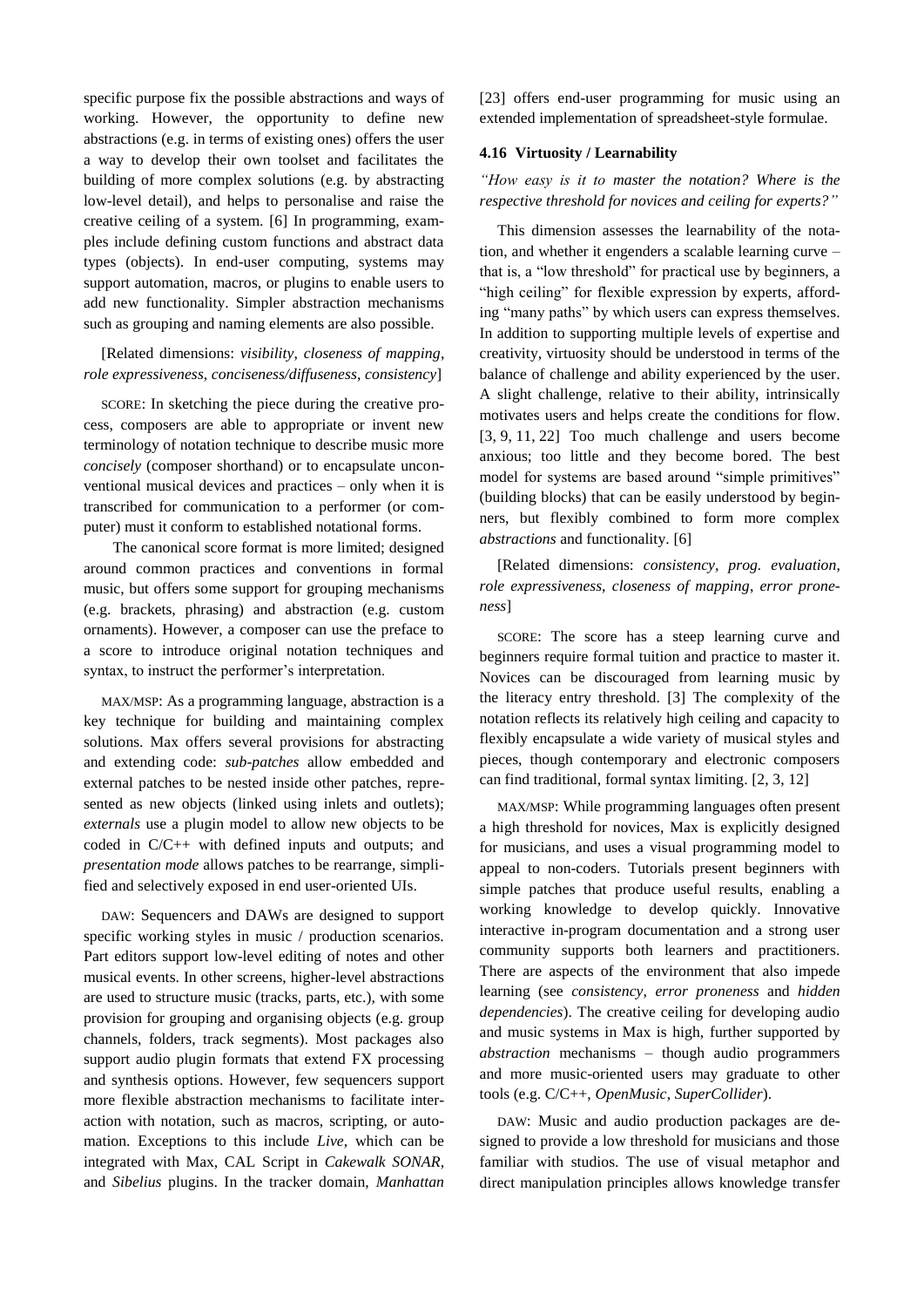from these other practices [\[4\],](#page-12-3) though users without such backgrounds may struggle. Packages provide a wide array of tools and features for a variety of purposes, though few users will have need of all features. The ceiling for musical creativity is relatively high, within the confines of conventional practices, though UIs are often optimised for specific workflows and techniques, and users are largely dependent on software developers to provide new opportunities for expression. Unlike the traditional score, and programming languages (like Max), users efforts to master authoring packages can be frustrated by a lack of continuity between versions.

#### **5. PRACTICAL METHODOLOGIES**

This section briefly surveys existing applications of the *Cognitive Dimensions of* Notations in musical contexts, highlighting both qualitative and quantitative methods for analysing notations and interaction.

Blackwell (with others  $[7-11, 16, 20, 24]$  $[7-11, 16, 20, 24]$  $[7-11, 16, 20, 24]$  $[7-11, 16, 20, 24]$  $[7-11, 16, 20, 24]$  $[7-11, 16, 20, 24]$  $[7-11, 16, 20, 24]$ ) has used cognitive dimensions to highlight aspects of musical interaction in several settings, including music typesetting software [\[10,](#page-12-9) [20\],](#page-12-19) programming languages [\[16,](#page-12-15) [24\],](#page-12-23) and digital tools for composition (e.g. sequencers, trackers) [\[8](#page-12-7)[-11\].](#page-12-10) In such treatments, the framework provides a language for discussing the affordances of notation, but has also lead to the development of tools to elicit feedback from end-users, such as questionnaires that probe dimensions in user-friendly, accessible language. [\[10\]](#page-12-9) McLean's work on music and art programming languages similarly applies and develops the framework for analysis of new music coding notations and interfaces. [\[21\]](#page-12-20)

 Nash [\[3,](#page-12-2) [9,](#page-12-8) [11\]](#page-12-10) extended previous qualitative analysis techniques to develop a quantitative approach to evaluating notations. Using a *Likert* scale, each dimension is formulated as a statement that users can agree or disagree with to a greater or lesser extent. The mean response from a large sample of users can then be used to plot a dimensional profile of the notation under evaluation. Figure 1 shows profiles for a survey of various music sequencer tools  $(n=245)$ , not only highlighting relative strengths and weakness with respect to properties of each UI, but also revealing a general profile for music systems, where the trend may indicate the desired polarity of each cognitive dimension in music interaction. Moreover, the approach was combined with psychometric-style surveys of the experience of creative flow [\[22\],](#page-12-22) using a battery of questions to also measure users' subjective experience of



**Figure 1** Cognitive dimension and flow profiles of music tools, based on quantitative user testin[g \[3,](#page-12-2) [11\].](#page-12-10)

nine components of flow. Using cross-correlation and multiple-regression analysis, the results for individual flow components and dimensions of the notation were used to identify the key properties of notations facilitating flow, findings of which can be used to guide the design of immersive or embodied interaction systems. The study [\[3,](#page-12-2)[11\]](#page-12-10) suggests that key dimensions in the support of flow were *visibility* (visual feedback), *progressive evaluation*  (audio feedback) and *consistency* (support for learning and sense of control) – as well as *virtuosity* (balance of skill and ability), *abstraction management* (high creative ceiling), *viscosity* (ease of editing), *premature commitment* (freedom of action) and *role expressiveness*  (support for learning). The findings were used to propose a set of design heuristics for music systems based around the concept of virtuosity, rather than usability (se[e \[3,](#page-12-2) [9\]\)](#page-12-8).

#### **6. CONCLUSIONS**

This paper has presented a musical reworking of the *Cognitive Dimensions of Notations* usability framework, and suggested methods and tools for using it to analyse music notations, interfaces, and systems. Several applications have been identified that use the framework to provide insight into the human factors of notation-mediated musical systems, including creativity, virtuosity and flow.

 Future work will focus on further use and development of the framework, including its application to other music interaction scenarios and systems, the evaluation of new dimensions, and research of other dimensional profiles in other music interactions. The growing intersection of music and programming practice is also likely to reveal other parallels between these creative domains that can further inform both theory and practice.

#### **Acknowledgments**

The author wishes to thank all those who supported and contributed to this research, especially Alan Blackwell, Ian Cross, Darren Edge, Sam Aaron, the Cambridge *Centre for Music & Science (CMS)*, and many other